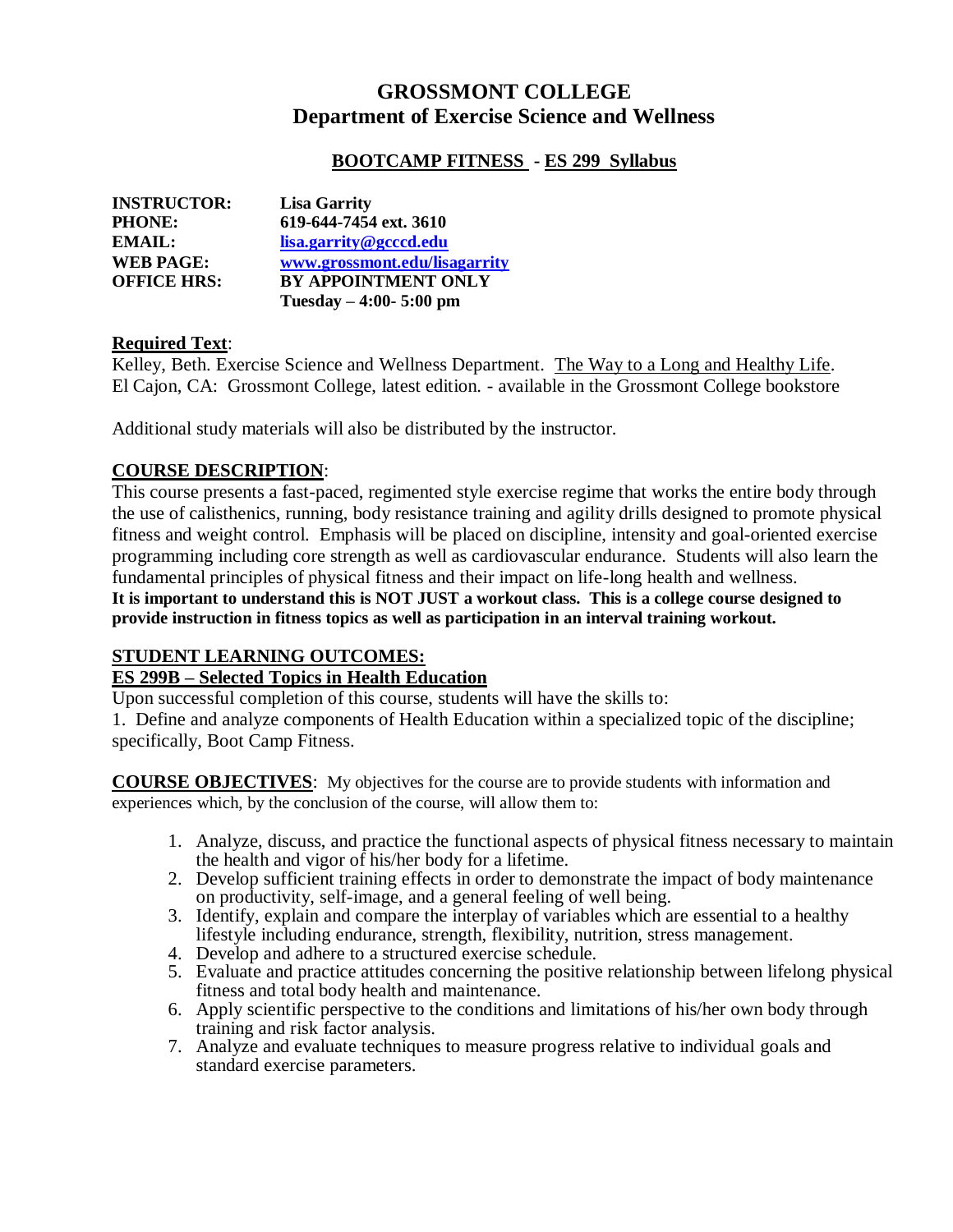**GRADING**: This class is offered on a grade basis with the option to take the class Credit/No Credit. A student wishing to take it Credit/No Credit must file a form with the Admissions Office within the first four weeks of the semester. The final grades are assigned on an absolute scale (no curves) which is:

- $90-100\% = A$ 80- 89%  $=$  B 70- 79%  $=C$
- 60- 69%  $= D$

**Your grade will be based on the following:**

- **PARTICIPATION (worth 50% of final grade) – 200 points**  $\bullet$
- **FINAL EXAM (worth 25% of final grade) – 100 points**  $\bullet$
- **FITNESS LEVEL IMPROVEMENTS (worth 25% of final grade) – 100 points**  $\bullet$

## **EXPLANATION OF THE GRADING CRITERIA:**

**PARTICIPATION** (50% of grade) – 200 points possible.

Adequate participations consists of attending class, arriving on time prepared to exercise, participating the entire class period, and working out at a level that reflects effort to improve fitness. Just "showing up" and giving minimal effort will negatively affect this portion of your grade.

**ABSENCE POLICY:** Any class missed is an absence, regardless of the reason. In other words, if you  $\bullet$ miss a class due to illness, or to keep an appointment you've made during class time, or to study for another class, or to get married, or to go to the beach, or whatever, it is an absence. Doctor's notes will not excuse an absence. All absences may be made up by attending an additional class - check the class schedule for other times you can work out. The make-ups must be done at Grossmont College and not at any outside gyms/clubs.

If you miss more than 3 classes you will be dropped from the class, so keep me posted if you are having trouble making it to class. Failure to make up absences will result in a 10 point deduction in this grade for every absence not made up.

#### *Missing more than 3 classes (without make ups) will result in a full letter grade deduction.*

- **ATTENDANCE CARDS** must be kept up by the student. These cards will be used to record class attendance, make ups, test scores, and fitness level measurements. The instructor will use this card to calculate your participation grade. Failure to keep up the card will negatively affect your participation grade
- **FINAL EXAM** (25% of grade) 100 points

The test will cover material presented in the textbook, handout materials and lectures.

The FINAL exam will be held on TUESDAY, JULY 21 during the regular class meeting. **MAKE-UP EXAMS WILL NOT BE GIVEN.** If you cannot make this test date you need to make arrangements with the instructor BEFORE the exam.

#### **FITNESS LEVEL IMPROVEMENTS** (25% of grade) – 100 points possible

This involves a pre-test to measure your level of cardiovascular fitness, upper body and abdominal strength/endurance, body composition and blood pressure at the beginning of the semester, and a post-test the last week of class to assess your fitness improvements. **STUDENTS MUST BE PRESENT AND COMPLETE BOTH THE PRE-TEST AND POST-TEST TO EARN THIS PORTION OF THE GRADE.** The pre-test will take place at the beginning of the semester, and the post-test will occur the last week of class. *Makeups are not possible on these fitness assessments, so don't miss class on the days we do these tests!*

 $\bullet$ FOR ACCOMMODATIONS DUE TO A DISABILITY, PLEASE SEE THE INSTRUCTOR WITHIN THE FIRST TWO WEEKS OF THE SEMESTER.